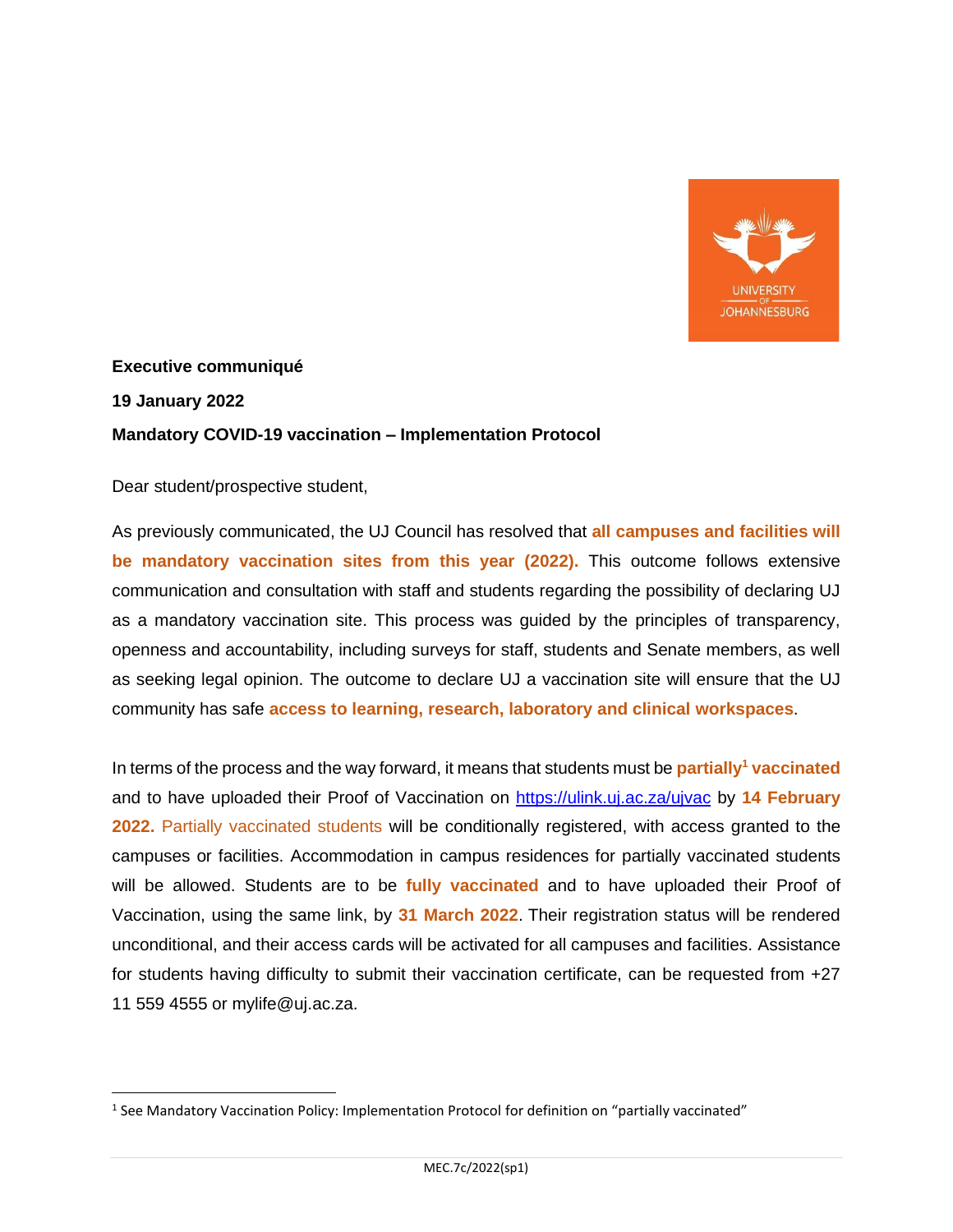On return to campuses and facilities, all precautionary health measures, including but not exclusive to physical distancing, wearing of masks, hand washing/sanitising, must be always observed. Prior to the abovementioned dates, the normal access protocols will need to be adhered to. 

**Prospective students** will be informed at the point of final selections about the mandatory vaccination policy for access to the campuses or facilities. By signing the UJ registration agreement, as part of the online registration process at the commencement of the Academic Year, students accept the Mandatory Vaccination Policy and the Protocol requirements and consent to UJ verifying all relevant information pertaining to registration, including the student's vaccination status. The *infographics* may assist to explain the process.

Students who do not plan to be vaccinated may, under exceptional circumstances, submit an application for exemption. Only **medical or religious grounds** will be considered.

- If the application for exemption is **approved**, the student will need to *inter alia* present each Monday (or immediately thereafter), a negative COVID-19 RT-PCR (commonly referred to as "PCR" test) at the gate before being allowed access to any UJ campus or facility. The student can at any time decide to get vaccinated and submit their details via the online electronic system to gain access to campus or facilities.
- If the application is **not approved**, the student's access card will not be activated for access to any campus or facility. The student's conditional registration will be cancelled if not vaccinated by **31 March 2022.**
- Should a student that has been granted an exemption subsequently elect to be vaccinated, Proof of Vaccination should be uploaded on [https://ulink.uj.ac.za/ujvac.](https://eur01.safelinks.protection.outlook.com/?url=https%3A%2F%2Fulink.uj.ac.za%2Fujvac&data=04%7C01%7Cicburger%40uj.ac.za%7C0045b8f9b1714b443f8f08d9d9b74c26%7Cfa785acd36ef41bc8a9489841327e045%7C1%7C0%7C637780203567816187%7CUnknown%7CTWFpbGZsb3d8eyJWIjoiMC4wLjAwMDAiLCJQIjoiV2luMzIiLCJBTiI6Ik1haWwiLCJXVCI6Mn0%3D%7C3000&sdata=Ho9FlityqRgc3LuHgbs0BlWeTtqrbCG8xMa1rwgv5mU%3D&reserved=0)

For detailed information on applications for exemption, including the composition of the UJ COVID-19 Mandatory Vaccination Committee, medical and religious reasons thereof and documents required, please refer to the **[Mandatory Vaccination Policy: Implementation](https://www.uj.ac.za/wp-content/uploads/2022/01/mandatory-vaccination-implementation-protocol-17-jan2022.pdf)  [Protocol](https://www.uj.ac.za/wp-content/uploads/2022/01/mandatory-vaccination-implementation-protocol-17-jan2022.pdf)**.

We once again remind our students who have not yet vaccinated that the [Liberty Life i](https://www.liberty.co.za/vaccination-site-faqs)n Braamfontein and the [Netcare Milpark Hospital,](https://www.netcare.co.za/News-Hub/Articles/only-those-with-appointments-will-be-vaccinated-at-netcare-facilities) which have been identified as UJ dedicated